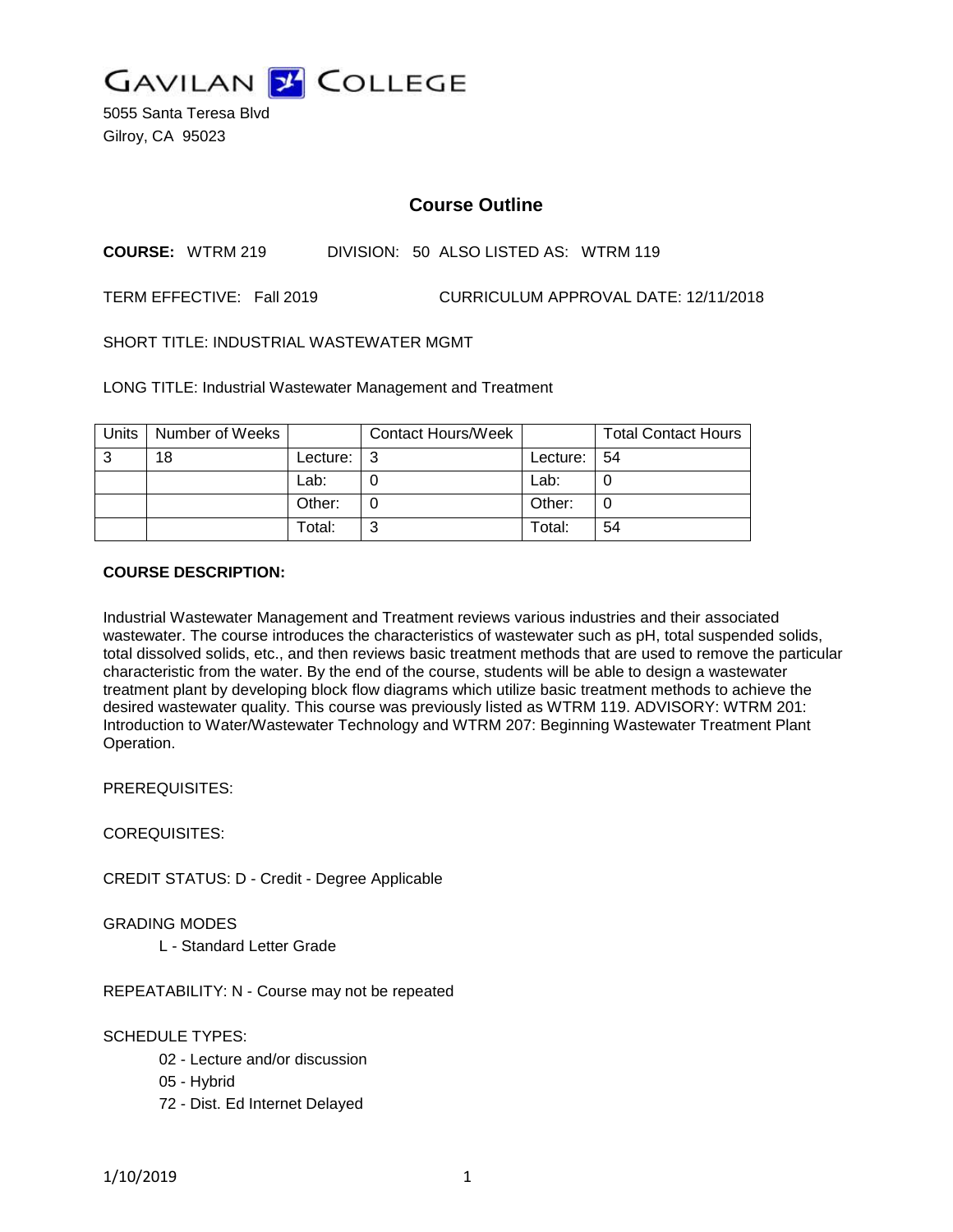### **STUDENT LEARNING OUTCOMES:**

1. Outline the key aspects of industrial wastewater, industry sources, operations, and wastewater characteristics; including utilizing correct terminology.

Measure of assessment: Quizzes, Exams, Homework Assignments

Year assessed, or planned year of assessment: 2018

Semester: Spring

2. Describe wastewater treatment system design, water analysis, equipment selection, equipment sequencing.

Measure of assessment: Measure of assessment: Quizzes, Exams, Homework Assignments

Year assessed, or planned year of assessment: 2018

Semester: Spring

3. Apply mathematics including area and volume and conversion of units used in the Industrial Wastewater Management and Treatment Industry.

Measure of assessment: Quizzes, Exams, Problem Worksheets, Homework

Year assessed, or planned year of assessment: 2018

Semester: Spring

## **CONTENT, STUDENT PERFORMANCE OBJECTIVES, OUT-OF-CLASS ASSIGNMENTS**

Curriculum Approval Date: 12/11/2018

9 Hours

Content: Review of sources and processes creating industrial wastewater.

Student Performance Objectives: Outline the major sources and industrial processes which create industrial wastewater.

9 Hours

Content: Basic water chemistry, acid neutralization, oxidation reduction and precipitation.

Student Performance Objectives: Explain the primary components of basic water chemistry which relate to industrial wastewater treatment, including acid neutralization, oxidation reduction and precipitation. Explain the important aspects of basic waste water chemistry.

21 Hours

Content: Computation of Area and Volume. Conversion of Units. Wastewater treatment unit operations, design and use.

Student Performance Objectives: Identify and apply the formulas needed to successfully solve word problems. Calculate area and volume and convert units. Describe the key factors required for effective wastewater treatment unit operations, design and use. Outline the current wastewater treatment methods and associated equipment.

13 Hours

Content: Wastewater treatment system design and configuration.

Student Performance Objectives: Outline the key approaches for wastewater treatment system design and configuration. Outline the key components of waste water treatment system design projects and student group system design.

2 Hours

## **METHODS OF INSTRUCTION:**

Lecture, Discussion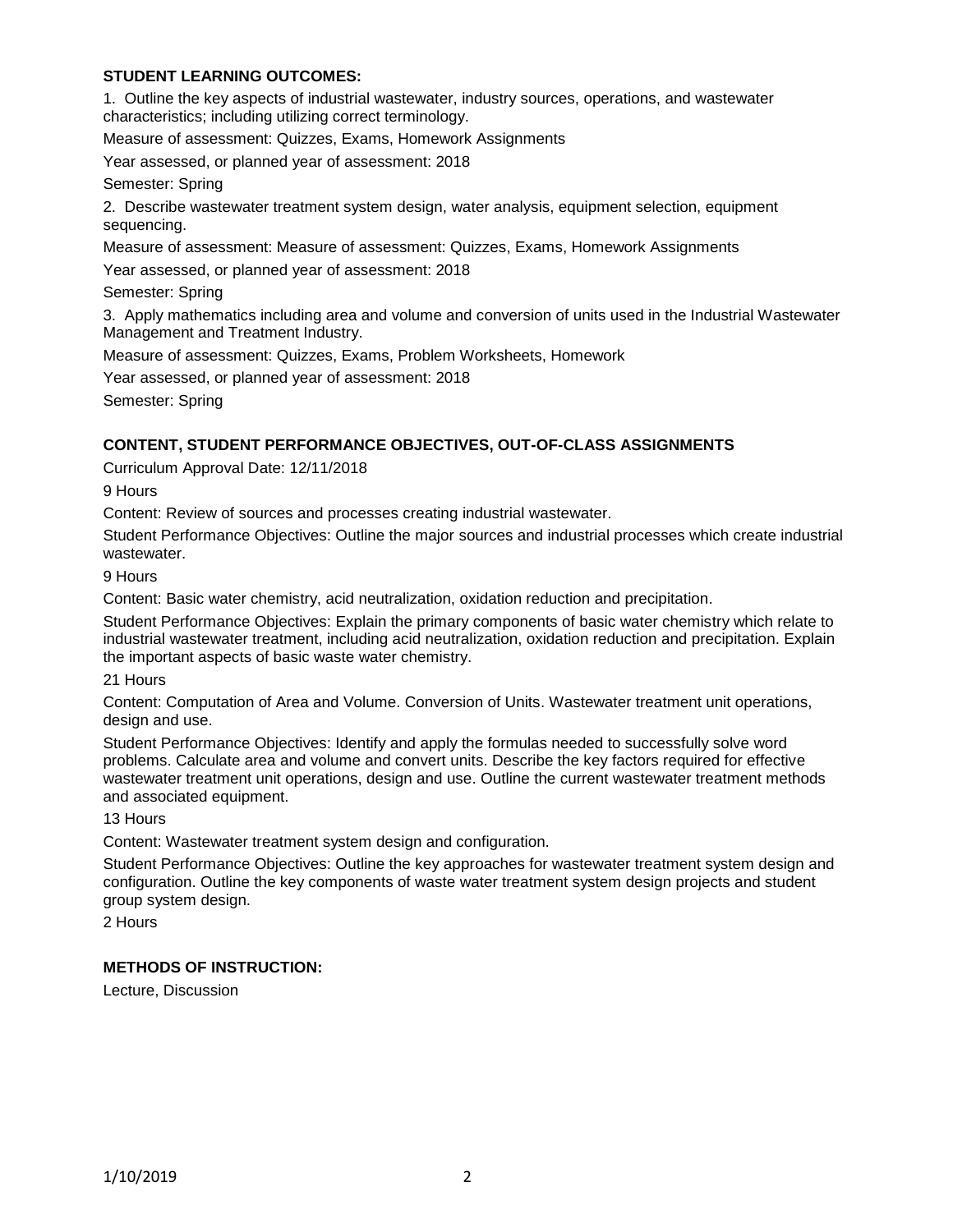### **OUT OF CLASS ASSIGNMENTS:**

#### Required Outside Hours: 18

Assignment Description: Out-of-Class Assignments: Read material in textbook related to class presentations. Complete take home problems relating to the major sources and industrial processes which create industrial wastewater.

#### Required Outside Hours: 18

Assignment Description: Out-of-Class Assignments: Read material in textbook related to class presentations. Complete group homework related to the primary components of basic water chemistry which relate to industrial wastewater treatment, including acid neutralization, oxidation reduction and precipitation.

#### Required Outside Hours: 42

Assignment Description: Out-of-Class Assignments: Read material in textbook related to class presentations. Complete group project related to the key factors required for effective wastewater treatment unit operations, design and use. Complete math worksheet to successfully solve word problems.

#### Required Outside Hours: 26

Assignment Description: Out-of-Class Assignments: Read material in textbook related to class presentations. Complete take home problems relating to the key approaches for wastewater treatment system design and configuration.

#### **METHODS OF EVALUATION:**

Writing assignments Percent of total grade: 30.00 % Written Homework, Group Projects Problem-solving assignments Percent of total grade: 30.00 % Homework Problems, Quizzes, Exams Objective examinations Percent of total grade: 40.00 % Multiple Choice, Completion, Other: process design

#### **REPRESENTATIVE TEXTBOOKS:**

Daniel Flynn. The Nalco Water Handbook, 3rd Edition, or other appropriate college level text.. McGraw-Hill Professional,2009.

This is the most current edition of this handbook. There are not a lot of options available and this is the preferred one. The 2nd Edition was published in 1988 and the original one was published in 1979, so you can see that a lot of time passes between each edition. Perhaps by the time the course is taught, a new edition will be released.

ISBN: 978-0071548830

Reading Level of Text, Grade: 11th Verified by: Dana Young

### **ARTICULATION and CERTIFICATE INFORMATION**

Associate Degree: CSU GE: IGETC: CSU TRANSFER: Not Transferable UC TRANSFER: Not Transferable